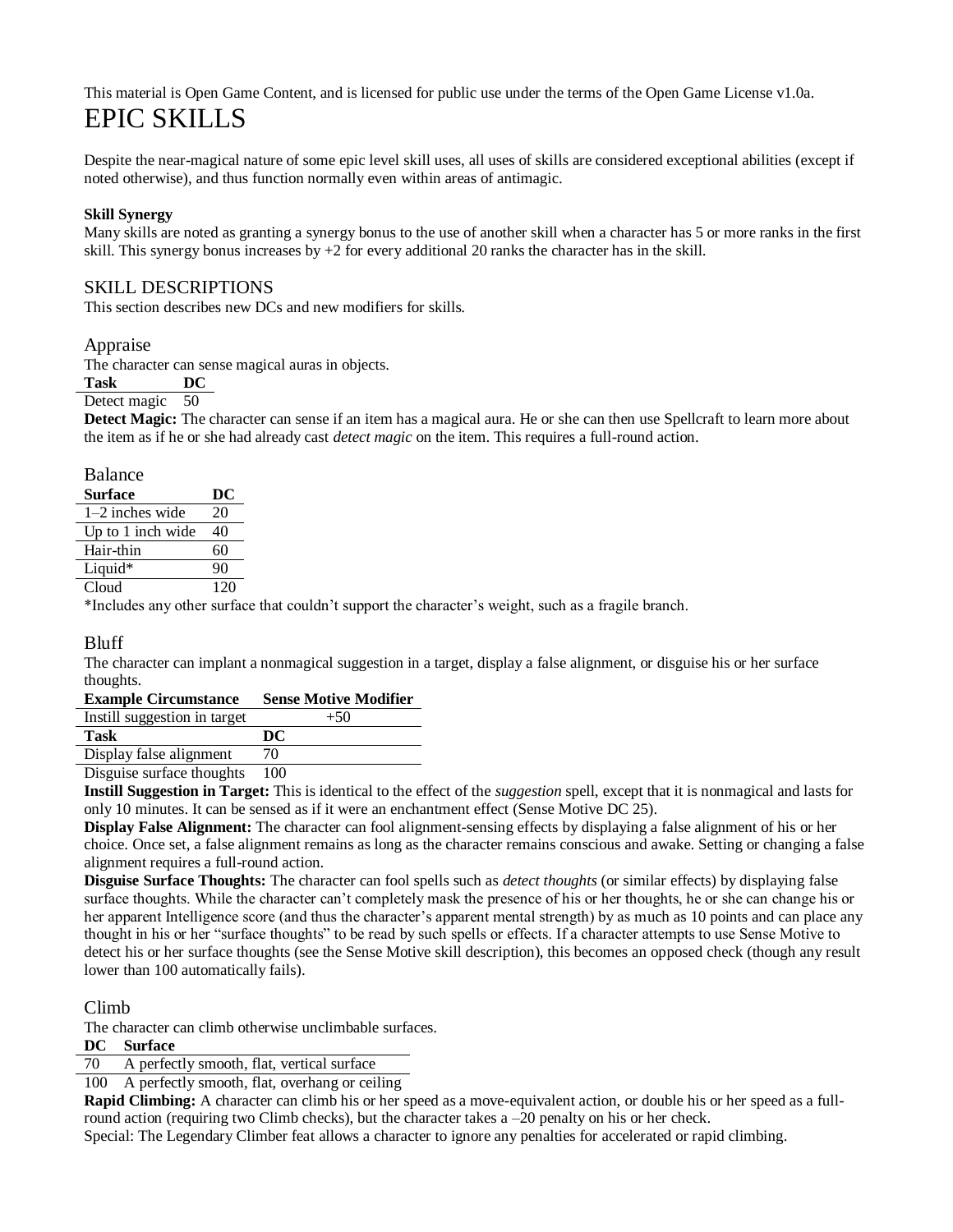Concentration

The character can cast spells with somatic components even while grappled. **Task DC** 

Cast spell with somatic component while grappled  $50 +$  spell level

Craft

The character can craft items more quickly than normal.

**Task DC** 

Quick creation  $+10$  or more to DC

**Quick Creation:** A character can voluntarily increase the DC of crafting an item by any multiple of 10. This allows the character to create an item more quickly (since he or she will be multiplying this higher DC by his or her skill check result to determine progress). The character must decide the increase to the DC before making the check.

Craft (Alchemy)

#### **Task DC (or DC Modifier)**

Create augmented substance +20 or more to DC

**Create Augmented Alchemical Item or Substance:** This requires the Augmented Alchemy feat, and allows a character to create alchemical items and substances of greater power than normal. To augment an alchemical substance, add +20 to the DC required to create the item and multiply the cost by 5. If the item or substance deals damage, double the damage dealt. If the item or substance doesn't deal damage, double the duration of its effect. If the item or substance doesn't deal damage and doesn't have a specific listed duration (or has an instantaneous duration), double all dimensions of its area. If the item or substance doesn't fit any of these categories, then it cannot be improved in this manner. A character can create an item with multiple degrees of augmentation. For every additional multiplier applied to damage, duration, or area, add an additional  $+20$ to the DC and add an additional 5 to the cost multiplier.

| <b>Item</b>      | <b>Effect of Augmenting</b>                  |
|------------------|----------------------------------------------|
| Acid             | Direct hit 2d6, splash 2                     |
| Alchemist's fire | Direct hit 2d6, splash 2                     |
| Antitoxin        | Duration 2 hours                             |
| Smokestick       | Smoke fills a 20-foot cube                   |
| Sunrod           | Glows for 12 hours                           |
| Tanglefoot bag   | Becomes brittle and fragile after 20 minutes |
| Tindertwig       | No effect                                    |

#### Decipher Script

| The character can decipher magic scrolls. |                            |  |  |
|-------------------------------------------|----------------------------|--|--|
| <b>Task</b>                               | DC                         |  |  |
| Decipher a written spell (such as a       | $50 + 5$ times spell level |  |  |
| scroll) without using <i>read magic</i> . |                            |  |  |
| One try per day.                          |                            |  |  |

## Diplomacy

The character can turn a person into a fanatic follower. Refer to the accompanying table. **——————New Attitude ——————**

|                         |              |             | -inew Atutuue |             |      |         |
|-------------------------|--------------|-------------|---------------|-------------|------|---------|
| <b>Initial Attitude</b> | Hos          | Unf         | Indif         | Friend      | Help | Fanatic |
| Hostile                 | Less than 20 | 20          | 25            | 35          | 50   | 150     |
| Unfriendly              | Less than 5  |             |               | 25          | 40   | 120     |
| Indifferent             |              | Less than 1 |               |             | 30   | 90      |
| Friendly                |              |             | Less than 1   |             | 20   | 60      |
| Helpful                 |              |             |               | Less than 1 |      | 50      |

**Hos:** hostile. **Unf:** unfriendly. **Indif:** indifferent. **Friend:** friendly. **Help:** helpful.

**Fanatic:** The attitude of fanatic is added here. In addition to the obvious effects, any NPC whose attitude is fanatic gains a +2 morale bonus to Strength and Constitution scores,  $a + 1$  morale bonus on Will saves, and  $a - 1$  penalty to AC whenever fighting for the character or his or her cause. This attitude will remain for one day plus one day per point of the character's Charisma bonus, at which point the NPC's attitude will revert to its original attitude (or indifferent, if no attitude is specified).

Treat the fanatic attitude as a mind-affecting enchantment effect for purposes of immunity, save bonuses, or being detected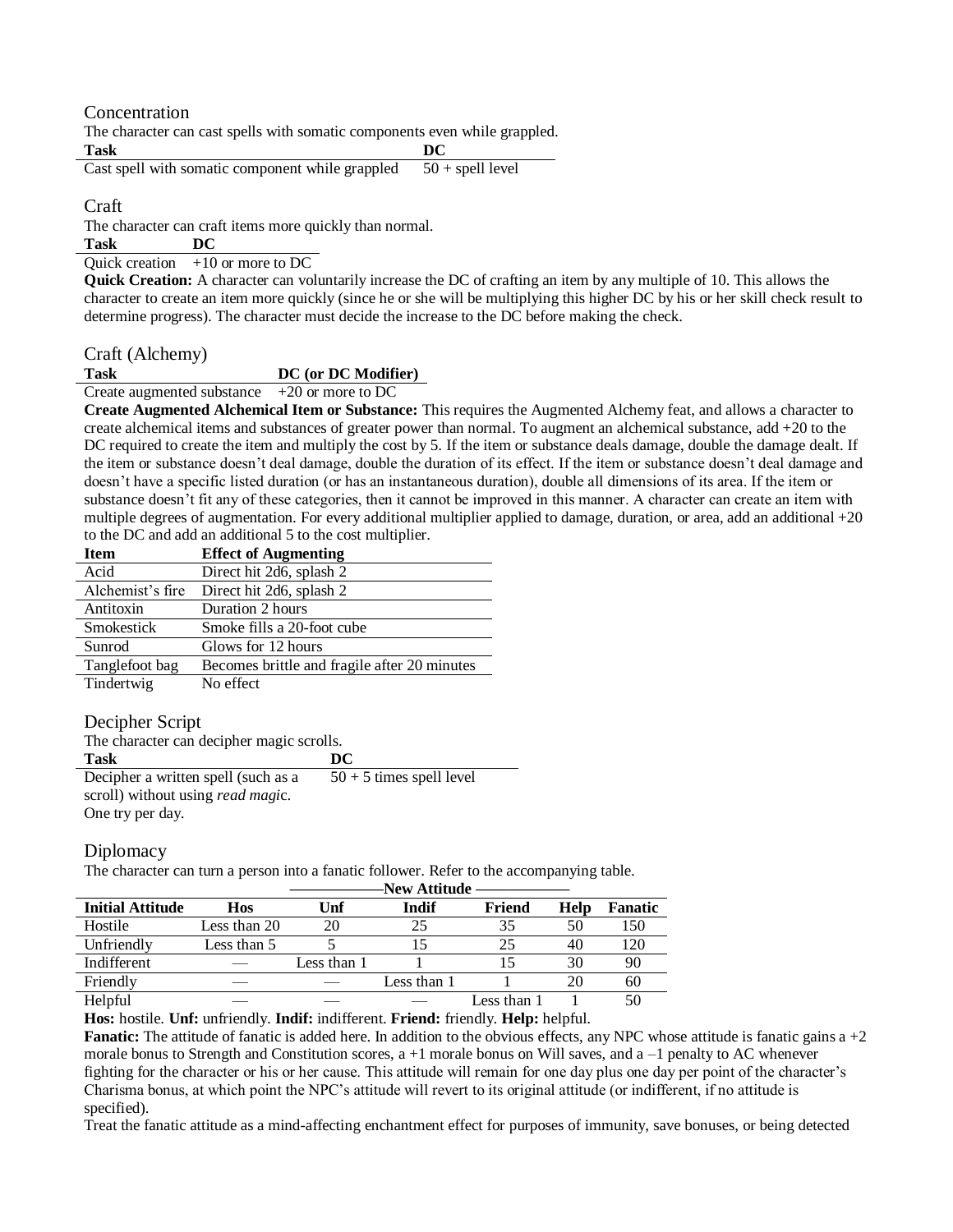by the Sense Motive skill. Since it is nonmagical, it can't be dispelled; however, any effect that suppresses or counters mindaffecting effects will affect it normally. A fanatic NPC's attitude can't be further adjusted by the use of skills.

| <b>Attitude Means</b> |                             | <b>Possible Actions</b>                                                                  |
|-----------------------|-----------------------------|------------------------------------------------------------------------------------------|
| Fanatic               | Will give life to serve you | Fight to the death against overwhelming odds, throw self in front of onrushing<br>dragon |

Disable Device

The character can rush his or her Disable Device attempt, reducing the amount of time it takes to perform the attempt.

| <b>Reduce to</b> | <b>DC</b> Modifier |
|------------------|--------------------|
| 1 round          |                    |
|                  |                    |

| Move-equivalent action $+50$ |        |
|------------------------------|--------|
| Free action                  | $+100$ |

#### Disguise

The character can change his or her apparent height and weight much more than normal.

| <b>Disguise</b>                        | <b>Modifier</b> |
|----------------------------------------|-----------------|
| Change height and/or weight 11% to 25% | $-25*$          |
|                                        |                 |

Change height and/or weight 26% to 50%  $-50*$ 

\*Can be negated by any effect that can duplicate a height and/or weight change of this degree.

Escape Artist

The character can pass through spaces smaller than his or her head, or even through a *wall of forc*e.

**DC Task** 

80 Extremely tight space

120 Pass through *wall of force* 

**Extremely Tight Space:** This is the DC for getting through a space when one's head shouldn't even be able to fit; this can be as small as 2 inches square for Medium-size creatures. Halve this limit for each size category less than Medium-size; double it for each size category greater than Medium-size. If the space is long, such as in a chimney, multiple checks may be called for.

**Pass through** *Wall of Force:* This allows a character to find a gap of weakness in a *wall of force* (or similar force effect) and squeeze through it.

#### Forgery

The character can forge handwriting he or she haven't even seen.

**Condition Reader's Check Modifier**

Forge document without sample  $+50$ 

**Forge Document without Sample:** The character can forge a document without having seen a similar document or having a sample of the handwriting to be copied.

#### Gather Information

The character can gather information without eliciting suspicion.

#### **Task Check Modifier**

Avoid suspicion  $-20$ 

**Avoid Suspicion:** By accepting a –20 penalty on his or her Gather Information check, a character can avoid any suspicions that might otherwise be aroused by someone pursuing sensitive information.

#### Handle Animal

The character can handle creatures other than animals, and can teach or train in much less time than normally required.<br>
Task Time DC **Time DC** 

| 1 аэл                         | т ппе    | IJW.                       |
|-------------------------------|----------|----------------------------|
| Rear magical beast            | 1 year   | $30 + HD$ of magical beast |
| Train magical beast           | 2 months | $40 + HD$ of magical beast |
| Rear vermin                   | 6 months | $35 + HD$ of vermin        |
| Train vermin                  | 2 months | $50 + HD$ of vermin        |
| Rear other creature           | Varies   | $40 + HD$ of creature      |
| Troin other organize 2 months |          | $60 \pm 10$ of orgatura    |

Train other creature  $2$  months  $60 + HD$  of creature

#### **Reduce Teaching/Training to . . . DC Modifier**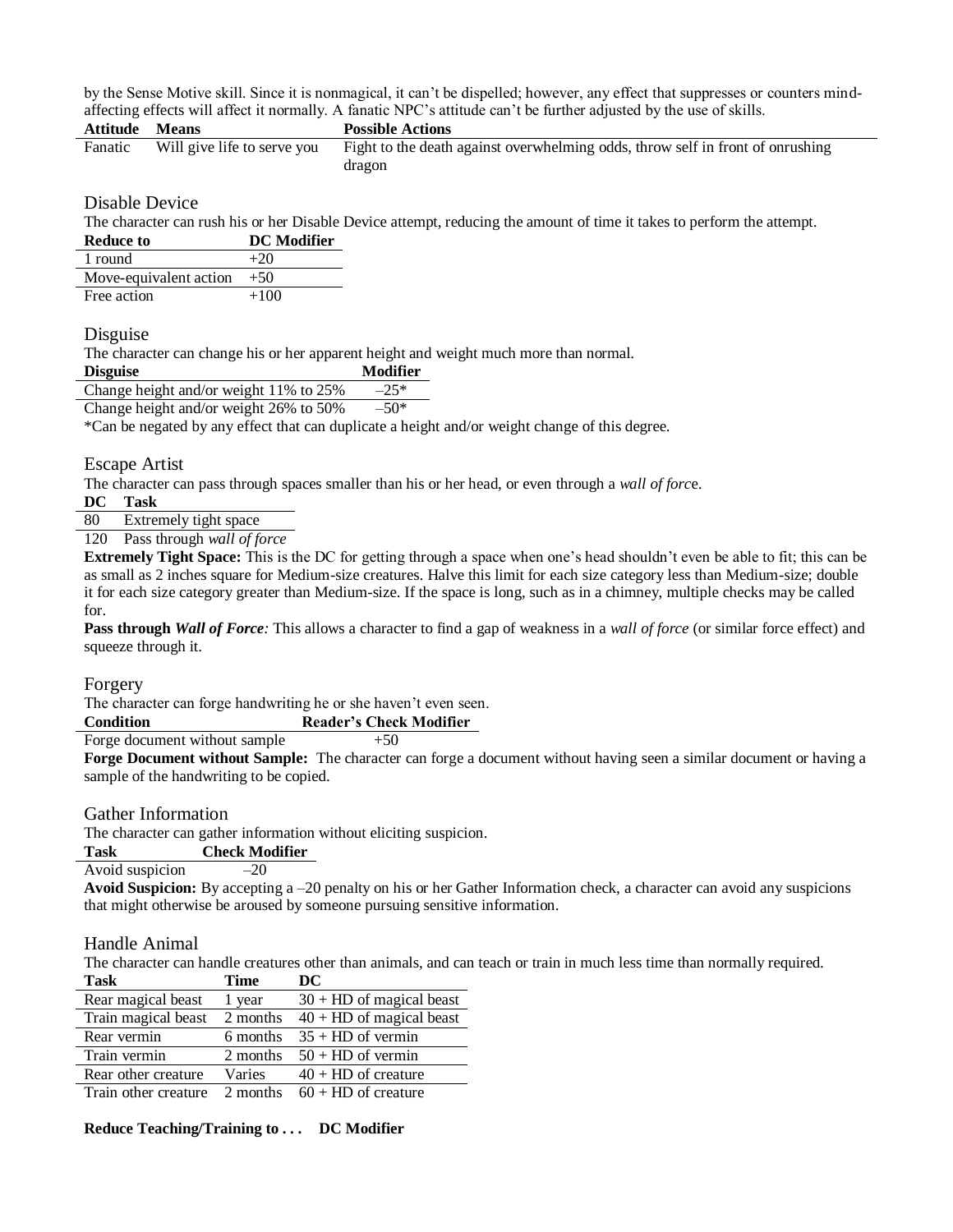| month   |        |
|---------|--------|
| $1$ day | $+50$  |
| 1 hour  | $+75$  |
| minute  | $+100$ |

**Reduce Teaching/Training:** Normally, teaching or training a creature requires two months of time. A character can accelerate the process of teaching or training a creature, reducing the time required to the listed time, by adding the DC modifier to the base DC for teaching or training the creature. A character can't reduce the required time to less than 1 minute.

#### **Heal**

The character can greatly speed a patient's recovery of hit points.

| Task             | DC: |
|------------------|-----|
| Quicken recovery | 50  |
| Perfect recovery | 100 |

**Quicken Recovery:** The character can allow a character to regain hit points in a single hour as if he or she had provided long-term care for a full day (2 or 3 hit points per level, based on activity). The character can quicken the recovery of up to six patients at a time. No character's recovery can be quickened more than once per day (even by different healers). **Perfect Recovery:** The character can allow a character to regain hit points in a single hour as if he or she had provided longterm care for a full week (2 or 3 hit points per level per day, based on activity). The character can use perfect recovery on up to six patients at a time. No character's recovery can be perfected more than once per day, nor can perfect recovery and quicken recovery both be used on the same patient in the same day (even by different healers).

#### **Hide**

The character can hide others as well as hiding him or herself.

## **Task Check Modifier**

## Hide another  $\overline{\qquad}$  -30

*Hide Another:* By accepting a –30 penalty on his or her Hide check, a character can hide another adjacent creature whose size is no more than one category larger than the character's own. Modifiers to the check for the size of the creature still apply, as do all other penalties, including those for moving faster than half speed. Likewise, a character can only hide another creature when it is not under direct observation by a third party. The creature the character hides remains hidden until it is spotted or it takes some other action that breaks its concealment, as normal.

#### Intimidate

Intimidate does not possess an epic usage. **Special:** The DC to intimidate any creature whose attitude is fanatic is increased by +20.

## Jump

Jump does not possess an epic usage.

## Knowledge

Knowledge does not possess an epic usage.

#### Listen

The character can pinpoint the location of an invisible creature, or detect an illusion with an auditory component. **DC Task** 

#### 80 Defeat illusion with auditory component

**Defeat Illusion:** The character can automatically detect any illusion with an auditory component for what it truly is. No Will save is required, and the character doesn't have to interact with the illusion (but he or she must be able to hear its auditory component). Special: A character can use Listen to notice the presence of an invisible creature (generally opposed by a Move Silently check). If the character beats the DC by 20 or more, he or she can pinpoint the location of the invisible creature, though it still maintains total concealment from the character (50% miss chance).

Move Silently Move Silently does not possess an epic usage.

Open Lock The character can open locks more quickly than normal. **Open lock as ...** DC Modifier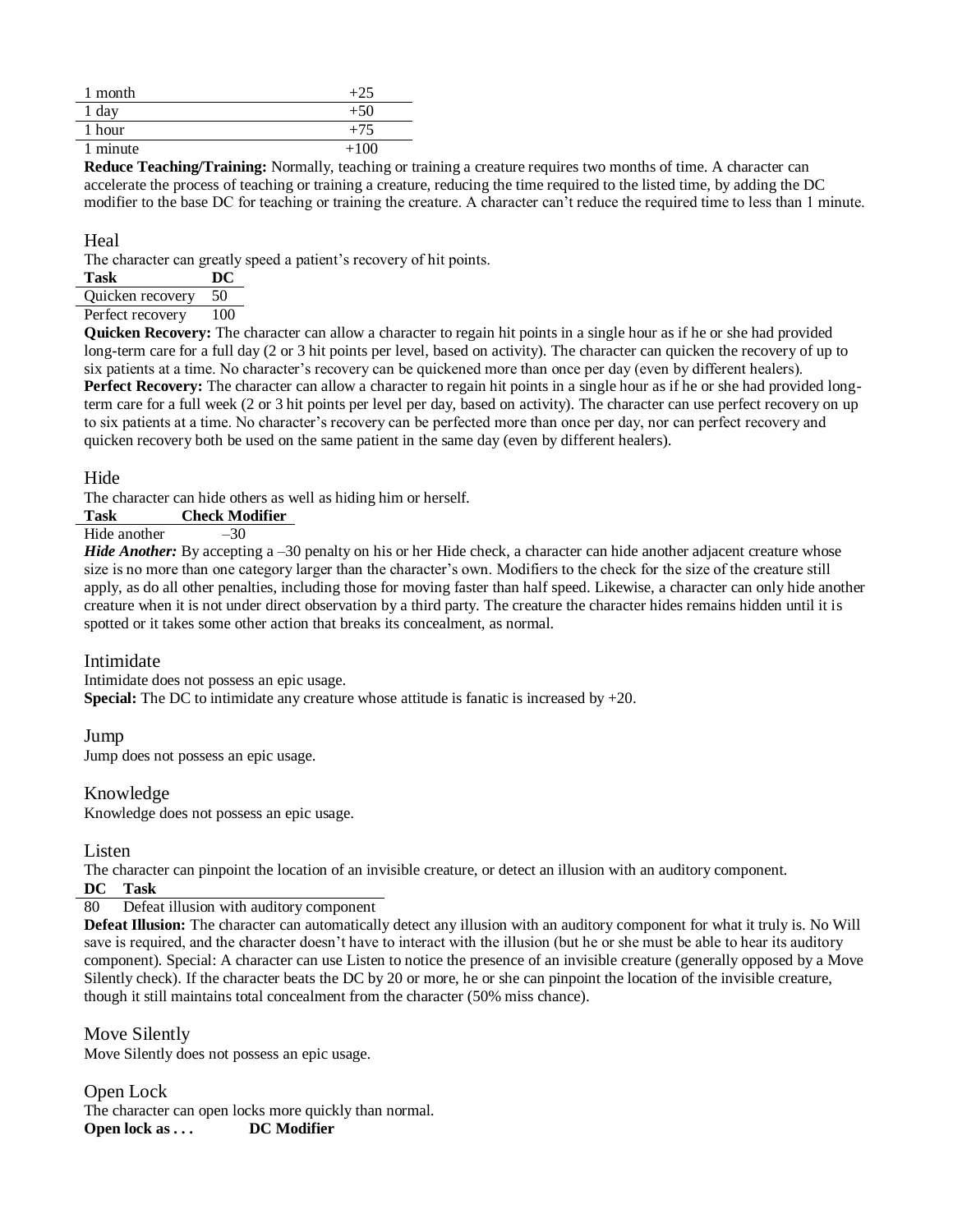| Move-equivalent action $+20$ |       |  |
|------------------------------|-------|--|
| Free action                  | $+50$ |  |

## Perform

The character can sway an audience's attitude with his or her performance.

|                         |              |             | -inew Atutuue |             |      |         |
|-------------------------|--------------|-------------|---------------|-------------|------|---------|
| <b>Initial Attitude</b> | Hos          | Unf         | Indif         | Friend      | Help | Fanatic |
| Hostile                 | Less than 20 | 20          |               | 35          | 50   | 150     |
| Unfriendly              | Less than 5  |             |               | 25          | 40   | 120     |
| Indifferent             |              | Less than 1 |               |             | 30   | 90      |
| Friendly                |              |             | Less than 1   |             | 20   | 60      |
| Helpful                 |              |             |               | Less than 1 |      | 50      |

**——————New Attitude ——————**

**Hos:** hostile. **Unf:** unfriendly. **Indif:** indifferent. **Friend:** friendly. **Help:** helpful.

**Fanatic:** The attitude of fanatic is added here. In addition to the obvious effects, any NPC whose attitude is fanatic gains a +2 morale bonus to Strength and Constitution scores,  $a + 1$  morale bonus on Will saves, and  $a - 1$  penalty to AC whenever fighting for the character or his or her cause. This attitude will remain for one day plus one day per point of the character's Charisma bonus, at which point the NPC's attitude will revert to its original attitude (or indifferent, if no attitude is specified).

Treat the fanatic attitude as a mind-affecting enchantment effect for purposes of immunity, save bonuses, or being detected by the Sense Motive skill. Since it is nonmagical, it can't be dispelled; however, any effect that suppresses or counters mindaffecting effects will affect it normally. A fanatic NPC's attitude can't be further adjusted by the use of skills.

| <b>Attitude</b> | <b>Means</b> | <b>Possible Actions</b>                                                         |
|-----------------|--------------|---------------------------------------------------------------------------------|
| Fanatic         |              | Will give life to serve you Fight to the death against overwhelming odds, throw |
|                 |              | self in front of onrushing dragon                                               |

## Profession

Profession does not possess an epic usage.

#### Ride

The character can stand upon his or her mount in combat.

#### **DC Task**

40 Stand on mount

- 50 Unconscious control
- 60 Attack from cover

**Stand on Mount:** This allows the character to stand on his or her mount's back even during movement or combat. The character takes no penalties to actions while doing so.

**Unconscious Control:** As a free action, the character can attempt to control a light horse, pony, or heavy horse while in combat. If the character fails, he or she controls the mount as a move-equivalent action. A character does not need to roll for warhorses or warponies.

**Attack from Cover:** The character can react instantly to drop down and hang alongside his or her mount, using it as one-half cover. The character can attack and cast spells while using his or her mount as cover without penalty. If the character fails, he or she doesn't get the cover benefit.

## Search

The character can sense the presence of magic in an area.

## **Task DC**

Sense magic 60

Sense Magic: The character senses the presence of any active magical effects in the area being searched. The character can't determine the number, strength, or type of the effects.

#### Sense Motive

The character can discern a target's alignment and even detect surface thoughts.

**Task DC**

Discern partial alignment 60

Discern full alignment 80

Detect surface thoughts 100

**Discern Partial Alignment:** This use of the skill lets a character discern one component of a target's alignment. When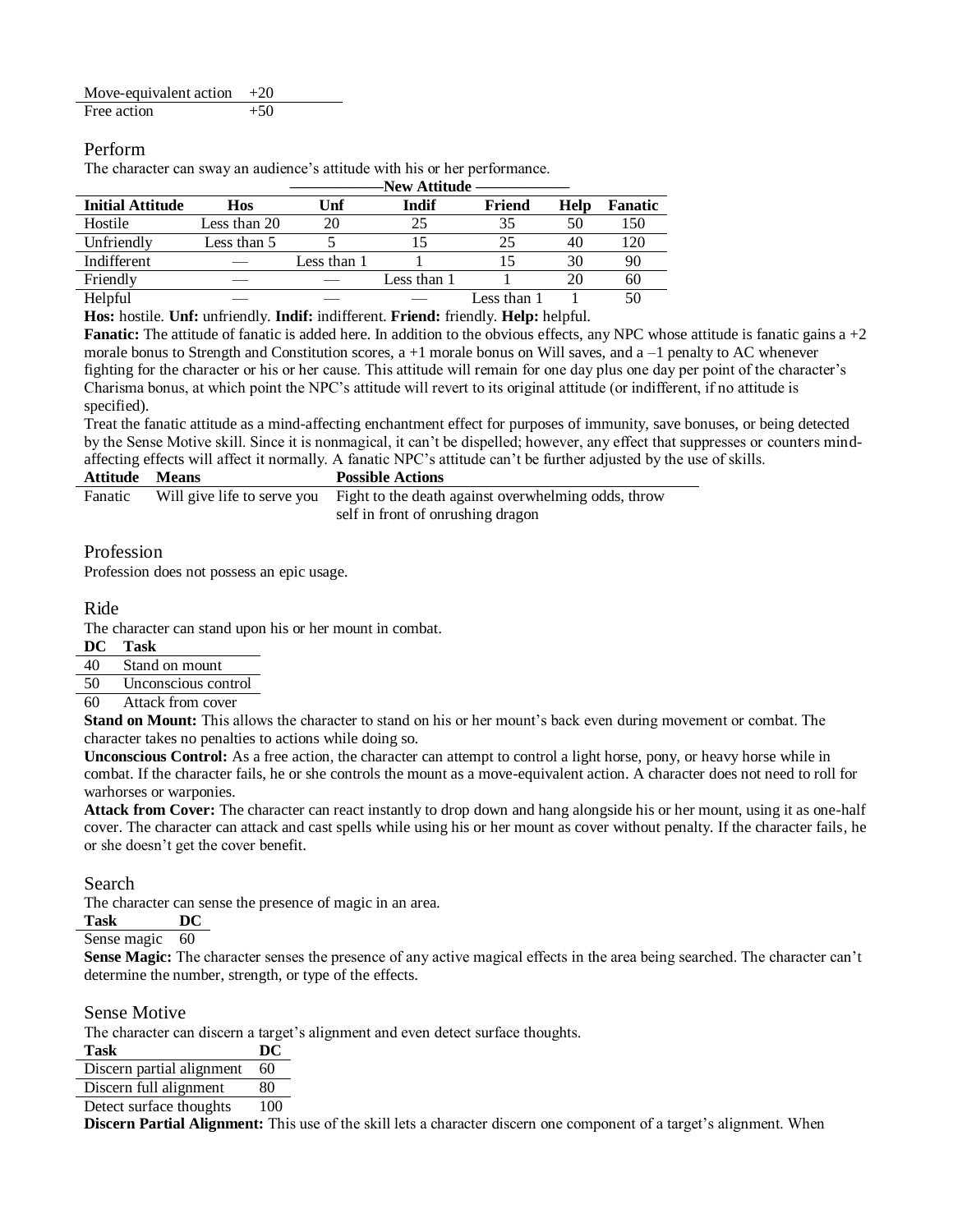making the check, the character states whether he or she is trying to discern the law–chaos or good–evil component. A character can't retry the check, and he or she can't use this to discern more than one component of the alignment (but see below). The target must be visible and within 30 feet of the character.

**Discern Full Alignment:** This use of the skill lets a character determine both components of a target's alignment. The character can't retry the check. The target must be visible and within 30 feet of the character.

**Detect Surface Thoughts:** This lets a character read the surface thoughts of a single target (as the 3rd-round effect of the *detect thoughts* spell). There is no saving throw to resist this effect, though the target can use Bluff to disguise his or her surface thoughts (see the Bluff skill description), in which case this becomes an opposed check (any result lower than 100 automatically fails). The target must be visible and within 30 feet of the character.

#### Sleight of Hand

The character can lift another's weapon and perform major feats of legerdemain.

| DC | Task |
|----|------|
|    |      |

- 50 Lift a sheathed weapon from another creature and hide it on the character's person, if the weapon is no more than one size category larger than the character's own size.
- 80 Make an adjacent, willing creature or object of the character's size or smaller "disappear" while in plain view. In fact, the willing creature or object is displaced up to 10 feet away—make a separate Hide check to determine how well the "disappeared" creature or object is hidden.

#### Spellcraft

The character can identify properties of a magic item.

| DC<br>Task |  |
|------------|--|
|------------|--|

| $50 + \text{caster level}$ Identify basic property of magic item |
|------------------------------------------------------------------|
| $70 + \text{caster level}$ Identify all properties of magic item |

50 Quick identification of alchemical substances and potions

**Identify Basic Property of Magic Item:** This use of the skill requires one round of inspection, and functions exactly as if the character had cast an *identify* spell on the item. A character can't attempt this on the same item more than once.

**Identify All Properties of Magic Item:** This requires one minute of inspection, and reveals all properties of a single magic item (including command words and charges remaining). A character can't attempt this on the same item more than once. If an item has different caster levels for different properties, use the highest caster level.

**Quick Identification:** A character can identify a substance or potion in the field as a full-round action, without an alchemical lab or any cost. The character can't retry this check (or take 20); if he or she fails, the character must identify the substance in an alchemical lab, as normal.

#### Spot

The character can pinpoint the location of an invisible creature, or detect an illusion with a visual component.

#### **DC Task**

| ___ | --------                                     |
|-----|----------------------------------------------|
| 20  | Notice presence of active invisible creature |
|     |                                              |

- 30 Notice presence of unmoving, living invisible creature
- 40 Notice presence of inanimate invisible object
- 40 Notice presence of unmoving, unliving invisible creature

#### 80 Defeat illusion

A character can use Spot to notice the presence of an invisible creature*.* The relevant DCs are reprinted here. If the character beats the DC by 20 or more, he or she can pinpoint the location of the invisible creature, though it still maintains total concealment from the character (50% miss chance).

**Defeat Illusion:** The character can automatically detect any illusion with a visual component for what it truly is. No Will save is required, and the character doesn't have to interact with the illusion (but he or she must be able to see it). **Using Spot to Read Lips** 

| USHIR SPOL to Read Lips                           |             |
|---------------------------------------------------|-------------|
| <b>Task</b>                                       | DC Modifier |
| Read lips while moving at up to full speed $ +20$ |             |
| Pronounce unfamiliar language                     | $+20$       |

**Pronounce Unfamiliar Language:** This use of the skill allows a character to repeat the speech of an observed creature, potentially allowing a comrade to translate the speech. It doesn't grant the character any ability to understand the language spoken.

#### Survival

The character can ignore the effects of terrain on movement and withstand even the harshest weather. If the character is capable of tracking, he or she can identify the races of creatures being tracked.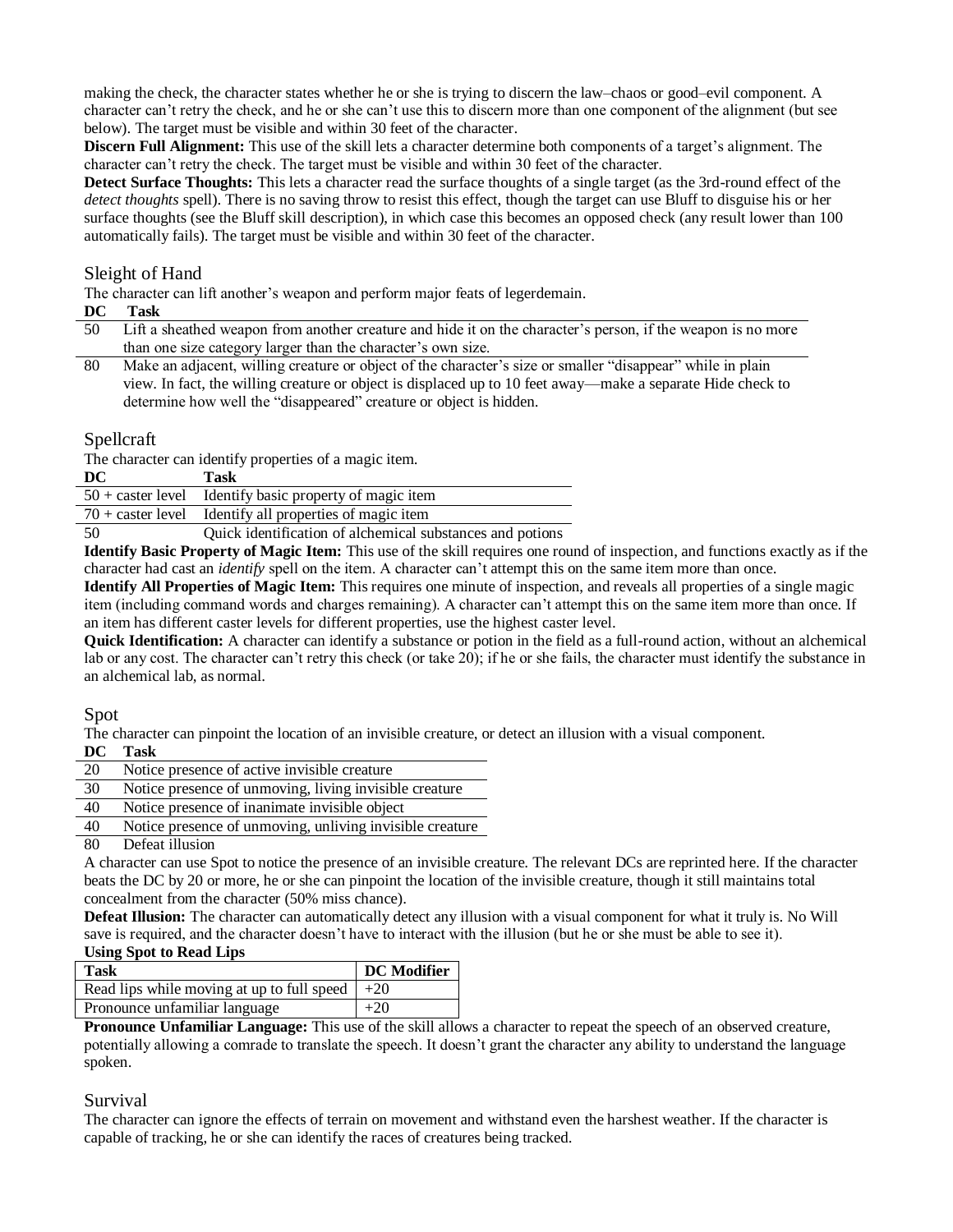#### **DC Task**

- 40 Get along in the wild while moving at full speed. The character can provide food and water for one other person for every 2 points by which the check result exceeds 40.
- 60 Automatically succeed on all Fortitude saves against severe weather. The character can extend this benefit to one other character for every 2 points by which the check result exceeds 60.
- 60 Ignore overland movement penalties of terrain. The character and his or her mount can move at full overland speed regardless of terrain. The character can extend this benefit to one other character for every 5 points by which the check result exceeds 60.
- 60 Identify race/kind of creature(s) by tracks. $*$

\*Requires the Track feat.

Wherever the character is, he or she can determine the direction to a location on the same plane.

| DC | <b>Familiarity with Location</b> |
|----|----------------------------------|
|----|----------------------------------|

- 40 Very familiar
- 60 Studied carefully
- 80 Seen casually
- 100 Viewed once

#### 120 Description only

With a successful check, the character knows the direction to the desired location. This merely points the character in the direction of the location; it doesn't provide him or her with information on how to get there, nor does it take into account any obstacles in the path. "Very familiar" represents a place where the character has been very often and where he or she feels at home. "Studied carefully" represents a place the character knows well, either because he or she has been there often or has used other means to study the place. "Seen casually" is a place that the character has viewed more than once, but which he or she has not studied. "Viewed once" is a place that the character has seen once, possibly using magic. "Description only" is a place whose location and appearance the character knows through someone else's description.

Swim

The character can swim up vertical surfaces, or swim much faster than normal.

**DC Task** 

80 Swim up waterfall

**Swim up Waterfall:** This use of the skill allows a character to swim an angled or vertical surface, as long as he or she remains completely or mostly immersed in water. Other examples might include swimming up a whirlpool or an incredibly large wave.

**Circumstance DC Modifier** 

Speed swimming  $-20$ 

**Speed Swimming:** By taking a –20 penalty on the check, a character can swim his or her speed as a move-equivalent action, or double his or her speed as a full-round action.

#### Tumble

The character can fall from great heights without taking damage, move greater distances with an adjustment, or "climb" vertical surfaces with a series of bounces.

#### **DC Task**

| 30 | Treat a fall as if it were 20 feet shorter when determining damage. |
|----|---------------------------------------------------------------------|
| 35 | Free stand.                                                         |
| 45 | Treat a fall as if it were 30 feet shorter when determining damage. |
| 50 | Climb vertical surface.                                             |
| 60 | Treat a fall as if it were 40 feet shorter when determining damage. |

100 Ignore falling damage.

**Free Stand:** The character can stand up from prone as a free action (instead of as a move-equivalent action).

**Climb Vertical Surface:** The character can climb up to 20 feet (as part of normal move-ment) by jumping and bouncing off walls, trees, or similar vertical surfaces. The character must have at least two vertical surfaces to bounce off, and the two must be within 10 feet of each other.

**Ignore Falling Damage:** The character can fall from any height and take no damage.

Special: A character with 25 or more ranks in Tumble gains a +5 dodge bonus when executing the fight defensively standard or full-round action, instead of a +2 bonus (or the +3 bonus from having 5 or more ranks). Increase this dodge bonus by +1 for every 10 additional ranks above 25 the character has. A character with 25 or more ranks in Tumble gains a +10 dodge bonus to AC when executing the total defense standard action, instead of a +4 bonus (or the +6 bonus from having 5 or more ranks). Increase this dodge bonus by  $+2$  for every 10 additional ranks above 25 the character has.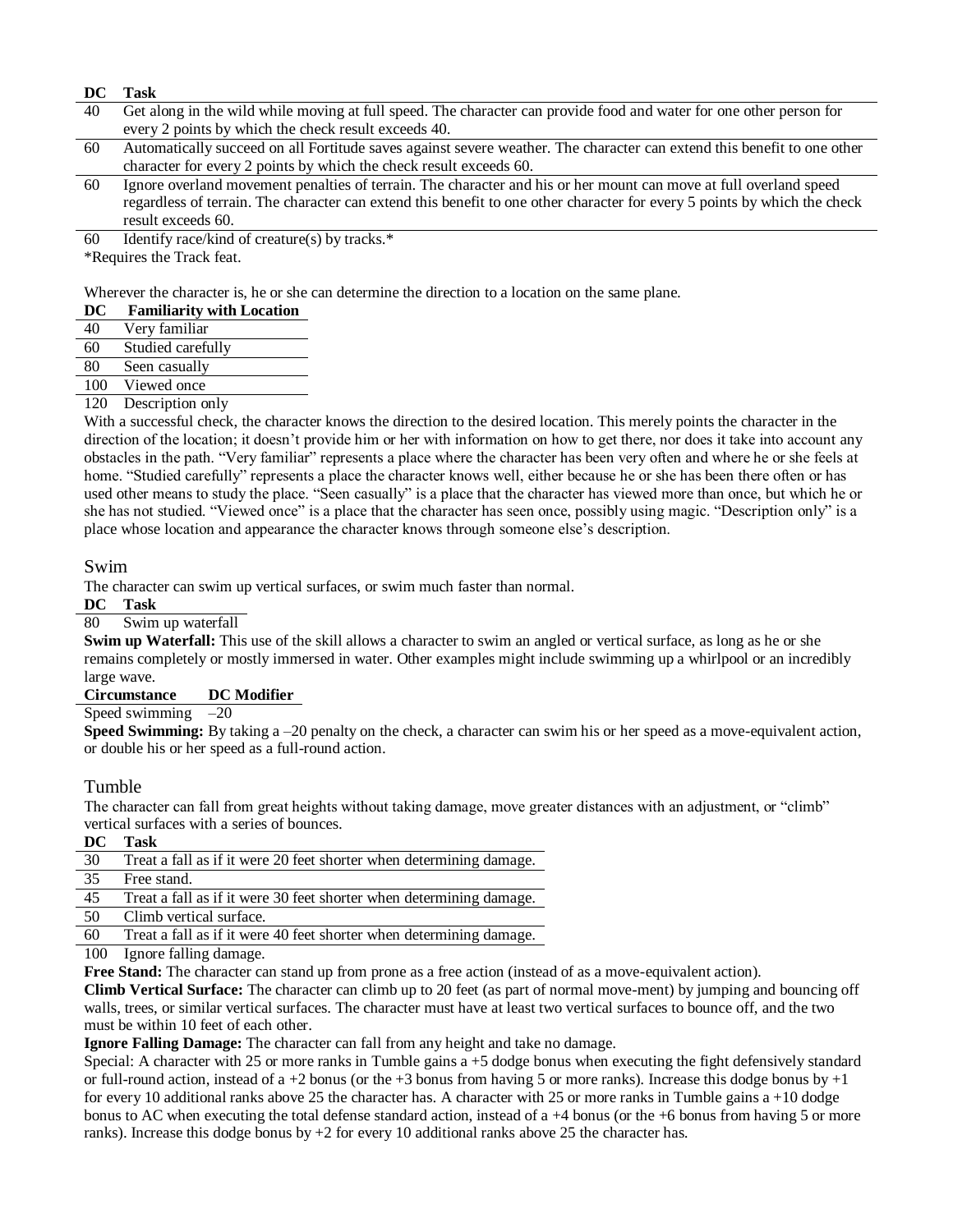Use Magic Device Use Magic Device does not possess an epic usage.

Use Rope

The character can splice ropes together quickly, tie unique knots, and even animate a rope he or she holds.

| Task           |    |
|----------------|----|
| Quick splicing | 50 |
| $\mathbf{m}$ . |    |

Tie unique knot 60 Animate held rope 80

**Quick Splicing:** The character can splice two ropes together as a move-equivalent action.

**Tie Unique Knot:** The character can tie a knot that only he or she knows how to untie. This doesn't affect any Escape Artist checks made to escape these bindings.

**Animate Held Rope:** The character can command any rope he or she holds as if it had the *animate rope* spell cast upon it (except that using the skill in this way doesn't grant any bonus on Use Rope checks made with the animated rope). Each command requires a separate Use Rope check. Because the effect isn't magical, it can't be dispelled.

# PSIONIC SKILLS

## Autohypnosis

The character has trained his or her mind to ignore poison, resist mental influence, and convince his or her body that he or she is tougher than normal.

| DC                | Task                                                                                                                                                                                                                                                                                                                                                                               |
|-------------------|------------------------------------------------------------------------------------------------------------------------------------------------------------------------------------------------------------------------------------------------------------------------------------------------------------------------------------------------------------------------------------|
| Poison's $DC + 5$ | When poisoned, the character can make an Autohypnosis check on his or her next action. A successful                                                                                                                                                                                                                                                                                |
|                   | check indicates the character does not have to make a saving throw against the poison's secondary                                                                                                                                                                                                                                                                                  |
|                   | damage, which he or she instead automatically ignores.                                                                                                                                                                                                                                                                                                                             |
| 50                | If a failed saving throw indicates the character is affected by any mind-affecting powers, spells, or spell-                                                                                                                                                                                                                                                                       |
|                   | like effects, a successful Autohypnosis check allows an immediate second saving throw to resist the                                                                                                                                                                                                                                                                                |
|                   | effect. If the mind-affecting effect normally does not allow a saving throw, a successful Autohypnosis                                                                                                                                                                                                                                                                             |
|                   | check allows a saving throw.                                                                                                                                                                                                                                                                                                                                                       |
| 60                | With a successful Autohypnosis check, the character gains temporary hit points equal to $10 +$ his or her<br>Wisdom modifier. The temporary hit points persist until lost. A character cannot check for temporary hit<br>points more than once per day. Temporary hit points gained through Autohypnosis do not stack with<br>temporary hit points gained through any other source |

## Stabilize Self

Mortal wounds are less lethal for the character.

**DC Task** 

30 If reduced to negative hit points but not dead, make a Stabilize Self check. If successful, the character does not go unconscious and can continue taking actions until he or she bleeds to death or stabilizes (the character can also continue making stabilization checks). If healed or stabilized, the character continues to take actions normally.

60 On a successful Stabilize Self check, the character gains damage reduction  $2/-$ . The damage reduction lasts for 12 hours. The character cannot check for damage reduction more than once per day. Damage reduction gained through Stabilize Self does not stack with damage reduction gained through any other source.

## Miscellaneous

## *Scrying* spells

To attempt any of these tasks, the *scrying* spell must be on your class spell list (though it need not be among your spells known). If you have any bonuses that would apply to the caster level of your *scrying* spell, add these to your caster level check.

| <b>Task</b>    | DC  |
|----------------|-----|
| Learn scryer   | 30  |
| Return scrying | -50 |

Break scrying Opposed caster level check